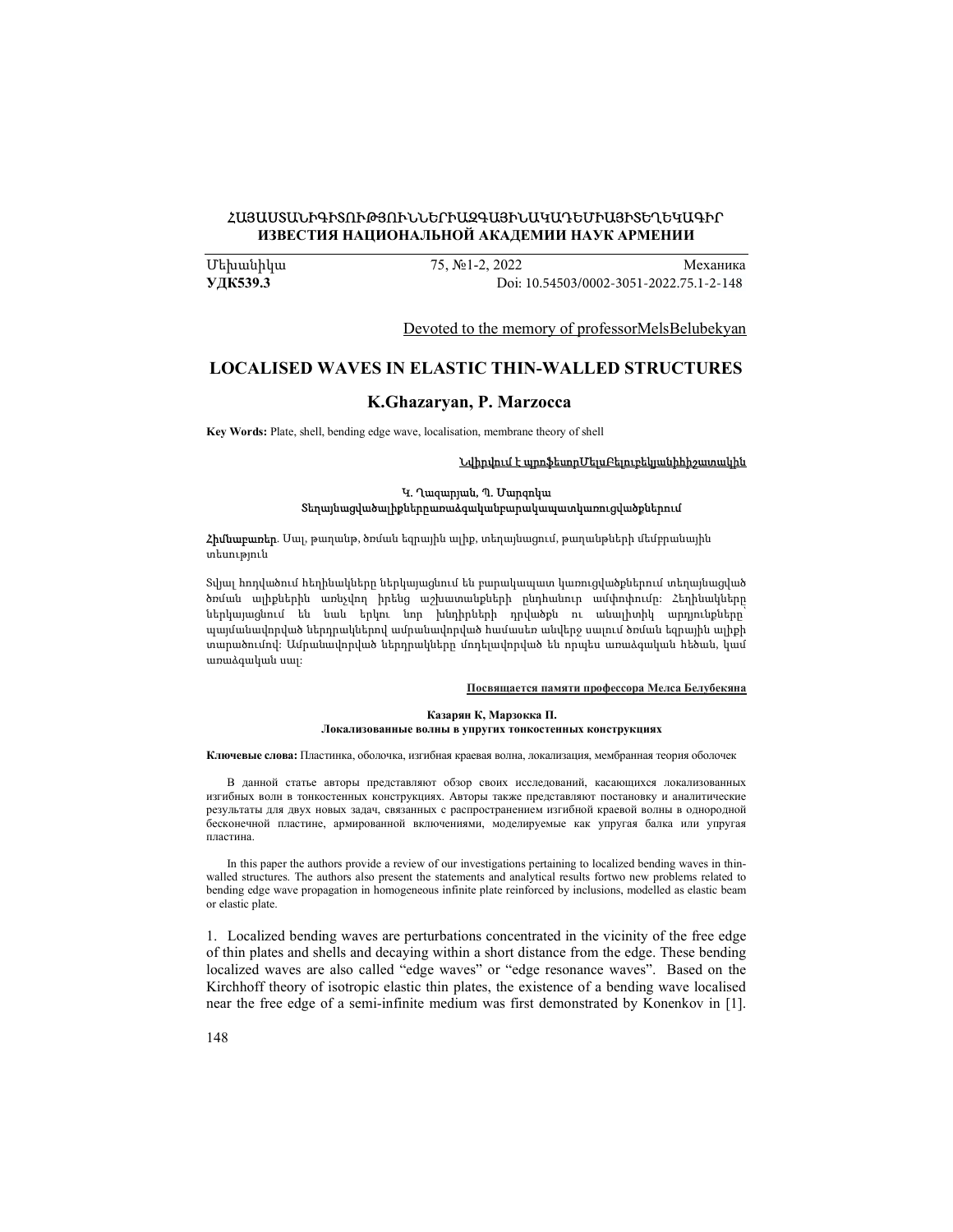The first edge waves' results published in English were documented in [2,3], where was rediscovered the same phenomenon concurrently and independently, without being aware of Konenkov's contribution.

From a mathematical point of view, the edge wave resonance eigenvalue problem is similar to the eigenvalue problem for the local stability of plate [4] which was firstly reported in [5].

The problem of bending waves localized near the free edge of a transversely isotropic plate is investigated in [6] using the Ambartsumian's higher-order plate theory which takes account of the transverse shears generated by flexural deformation. Unlike the first order Reissner–Mindlin theory, which also takes account of transverse shears, Ambartsumian's theory does not demand that plane normal cross-sections remain plane during bending. Within this analysis the existence of localized bending waves in transversely isotropic plates is established, and solutions of the dispersion equation obtained for different values of the elastic parameters. The analysis of frequencies of localized bending waves shows that for thick plates the effect of anisotropy can be considerable. For the case of vibrations of a narrow plate, from the long wave approximation a new beam vibration equation of the Timoshenko type is obtained for a transversally isotropic plate.

Within the framework of the Ambartsumian's higher-order plate theory, in [7] the existence and propagation problems of electro-elastic bending waves localized at the free edge of a 6mm hexagonal symmetry piezoelectric plate was established. The condition for existence of a localized bending wave is obtained, and the dispersion equation solved with respect to a dimensionless frequency. It is shown that the piezoelectric effect can increase the attenuation coefficient for a localized wave by up to 70% compared with that for a purely elastic plate, thus significantly decreasing the depth of penetration. The problem is also solved within the classical Kirchhoff theory. A comparison of results is carried out between two theories.

The study of planar and bending magnetoelastic vibrations of a perfectly conductive flat plate immersed in a uniform external magnetic field is presented in [8]. The Kirchhoff's plate theory and the model of a perfect conductive medium are used. The conditions for the existence of localized bending vibrations in the vicinity of the free edge of the plate are established. It is shown that the localized vibrations can be detected and can be eliminated by means of an applied magnetic field.

The problems of localized bending waves for elastic isotropic and orthotropic cantilever plates with a rib reinforcement were studied in [9,10]. Herein the effect of inertial and elastic contributions due to the rib have been separately analysed. These investigations revealed that the presence of a reinforcement rib can suppress localized bending waves.

In the framework of the membrane theory of cylindrical shells [11,12], the localised vibration near free edges of finite and semi-infinite cylindrical shell is considered. The derived dispersions equations lead to the localised membrane vibration conditions which are analysed and the appropriate recommendations are offered.

### Localized magnetoelastic bending vibration of an electroconductive elastic plate [8]

The study of bending magnetoelastic vibrations of a perfectly conductive flat plate immersed in a uniform external magnetic field is presented. Kirchhoff's plate theory and the model of a perfect conductive medium are used. For this system it can be shown that localized bending vibrations exist in the vicinity of the plate free edge and can be detected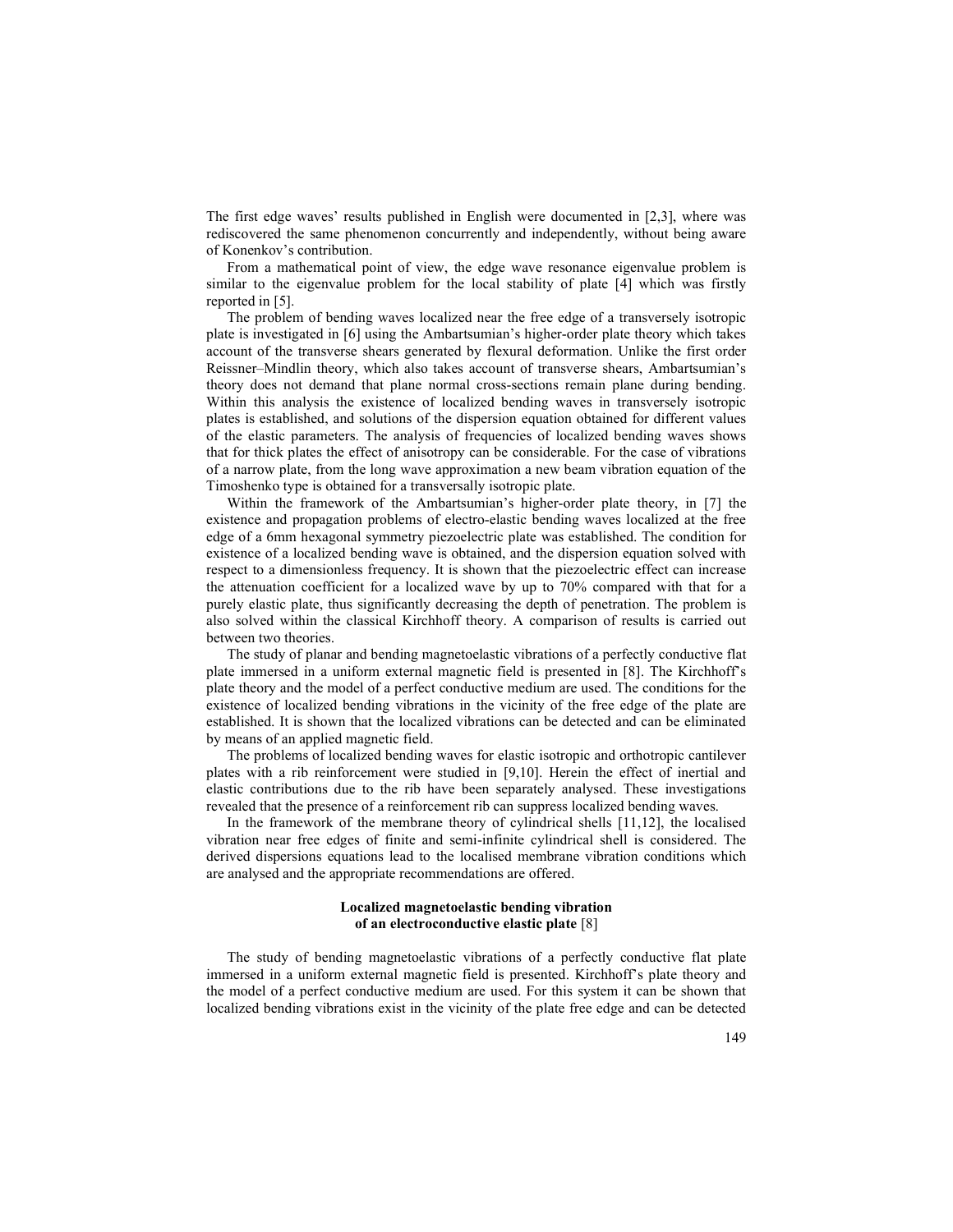and eliminated by means of changing the intensity magnitude of the magnetic field.

An elastic electroconductive plate is considered and is immersed in an external longitudinal magnetic field parallel to the  $(x, y)$  plane, (Fig. 1).  $\mathbf{H}_0 = H_{01} \mathbf{i_x} + H_{02} \mathbf{i_y}$ 

$$
H_{02} = const
$$

the model of a perfect conducting medium the



Fig.1 Model of a plate immersed in a magnetic field in x and y directions.

$$
D\Delta^2 w - \frac{h}{2\pi} \left( H_{01}^2 \frac{\partial^2 w}{\partial x^2} + H_{02}^2 \frac{\partial^2 w}{\partial y^2} + 2H_{01}H_{02} \frac{\partial^2 w}{\partial x \partial y} \right) + 2\rho h \frac{\partial^2 w}{\partial t^2} = 0
$$

where  $W$  is the plate normal deflection.

Next the localized bending vibrations of a semi-infinite plate occupying the domain waves are propagating along the  $y$  axis. Consider and is interested in an isotecomplementary of the vibration of Eq. (1) can be virtually that  $H_{\alpha}$  = const).<br>
In framewood of the Kirchhoff's theory and<br>  $H_{\alpha}$  = const).<br>
In framewood of the Kirchhoff's theor constant intensity  $\left\{H_{01} = const.\right\}$ <br>  $\frac{1}{n_1}$  are  $\frac{1}{n_2}$  and  $\frac{1}{n_3}$  and  $\frac{n_4}{n_4}$  and  $\frac{n_5}{n_5}$  and  $\frac{n_6}{n_6}$  and  $\frac{n_7}{n_7}$  and  $\frac{n_8}{n_8}$  and  $\frac{n_9}{n_9}$  and  $\frac{n_1}{n_9}$  and  $\frac{n_1}{n_9}$  and  $H_{12} = const$ )<br>
In framework of the Kirchhoft's theory and<br>
the model of a perfect conducting medium the<br>
blane vibration equation can be defined as<br>  $D\Delta^2 w - \frac{h}{2\pi} \left( H_0^2 \frac{\partial^2 w}{\partial x^2} + H_{xx}^2 \frac{\partial^2 w}{\partial y^2} + 2H_{0J} H_{02} \frac$ 

(1)

$$
\left(\frac{\partial^2 w}{\partial x^2} + v \frac{\partial^2 w}{\partial y^2}\right) = 0; \quad D \frac{\partial}{\partial x} \left[ \frac{\partial^2 w}{\partial x^2} + (2 - v) \frac{\partial^2 w}{\partial y^2} \right] - \frac{h H_{01}^2}{2\pi} \frac{\partial w}{\partial x} = 0
$$
 (2)

 $x \to \infty$  the vibration damps out, implying that  $\lim_{x \to \infty} w = 0$ .<br>The two special cases of a magnetic field are considered:

Magnetic field perpendicular to wave propagation

$$
w(x, y) = w_0 \left( C_1 e^{-k p x} + C_2 e^{-k q x} \right) e^{i(\omega t - k y)}
$$
\n(3)

where k is the wave number and  $\omega$  is the frequency of vibration,

plate vibration equation can be defined as  
\n
$$
D\Delta^2 w - \frac{h}{2\pi} \left( H_{01}^2 \frac{\partial^2 w}{\partial x^2} + H_{02}^2 \frac{\partial^2 w}{\partial y^2} + 2H_{01}H_{02} \frac{\partial^2 w}{\partial x \partial y} \right) + 2ph \frac{\partial^2 w}{\partial t^2} = 0
$$
\nwhere w is the plate normal deflection.  
\nNext the localized bending vibrations of a semi-infinite plate occupying the domain  
\n0  $\Delta x < \infty$ ,  $-\infty < y < \infty$ ,  $-\hbar \le z \le h$  is considered. It is assumed that the localized  
\n0 was are propagating along the y axis.  
\nThe associated boundary conditions at the edge  $x = 0$  are:  
\n
$$
\left( \frac{\partial^2 w}{\partial x^2} + v \frac{\partial^2 w}{\partial y^2} \right) = 0; \quad D \frac{\partial}{\partial x} \left[ \frac{\partial^2 w}{\partial x^2} + (2 - v) \frac{\partial^2 w}{\partial y^2} \right] - \frac{hH_{01}^2}{2\pi} \frac{\partial w}{\partial x} = 0
$$
\n(2)  
\nAt  $x \rightarrow \infty$  the vibration damps out, implying that  $\lim w = 0$ .  
\nThe two special cases of a magnetic field are considered:  
\nMagnetic field perpendicular to wave propagation  
\nIn this case  $H_{01} \neq 0, H_{02} = 0$ . The solution of Eq. (1) can be written as:  
\n $w(x, y) = w_0 \left( C_1 e^{-k\pi x} + C_2 e^{-k\pi x} \right) e^{i(\alpha t - k_0)}$   
\nwhere k is the wave number and  $\omega$  is the frequency of vibration,  
\n $p = \sqrt{\left( 1 + \chi + \sqrt{n^2 + 2\chi + \chi^2} \right)}, q = \sqrt{\left( 1 + \chi - \sqrt{n^2 + 2\chi + \chi^2} \right)},$   
\n $\eta^2 = \frac{2ph\omega^2}{Dk^4}, \chi = \frac{hH_0^2}{4\pi Dk^2}$   
\nThe dimensionless parameter  $\eta$  is related to the frequency of localized vibration, and  
\naccording to the condition of damping it should satisfy the inequality  $0 < \eta^2 < 1$ . The  
\nroots of the dispersion equation can be cast in the following form:  
\n $n^2 = 1 +$ 

The dimensionless parameter  $\eta$  is related to the frequency of localized vibration, and according to the condition of damping it should satisfy the inequality  $0 < \eta^2 < 1$ . The bying the domain<br>that the localized<br>(2)<br>(2)<br> $(3)$ <br>as:<br>(3)<br> $\log(3)$ <br> $0 < \eta^2 < 1$ . The<br>(4) roots of the dispersion equation can be cast in the following form:

$$
\eta^{2} = 1 + 2(1 - \nu - \chi)\sqrt{(1 - \nu - \chi)^{2} + \nu^{2} - 2(1 - \nu - \chi)^{2} - \nu^{2}}
$$
(4)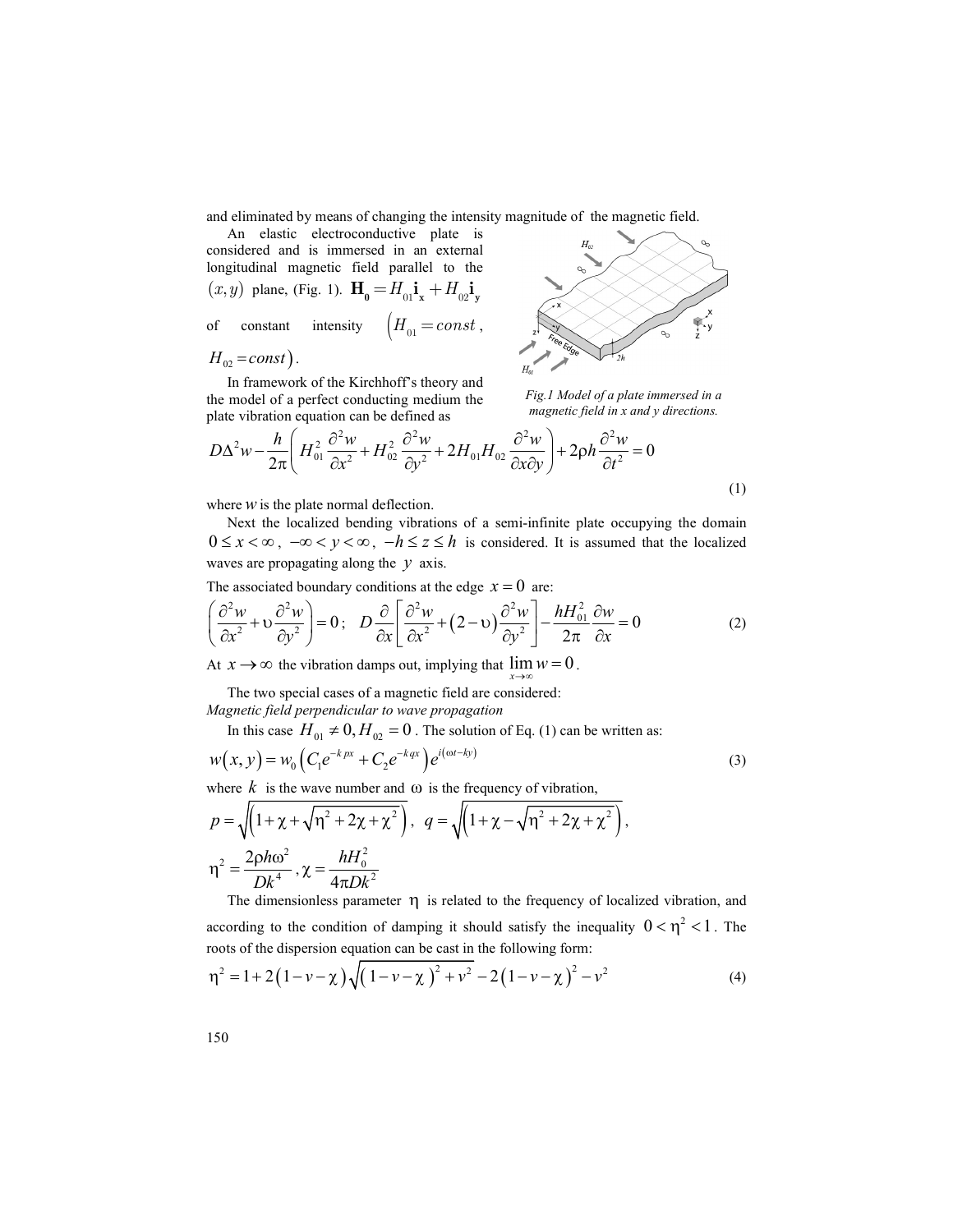Sufficient and necessary conditions for the existence of localized bending waves have the form

$$
\chi < (3+\nu)(1-\nu)/2, \quad \nu \neq 0
$$

In particular, for a steel plate  $(E = 110 \text{ GPa}, v = 0.3)$ , with relative wave-length of  $kh = 0.02$  and  $kh = 0.01$ , a value of  $\chi_0 = 1.15$  is needed to eliminate localized vibrations, resulting in an intensity of the magnetic field on the order of  $H_{01} \sim 1.5 T$  and  $H_{01} \sim 0.37T$ , respectively.

### Magnetic field parallel to wave propagation

In this case  $H_{01} = 0, H_{02} \neq 0$  and application of  $H_{02}$  leads to an increase in the localized vibration frequencies with increasing magnetic field intensity, implying that the localized vibrations exist, regardless of the magnitude of intensity of the magnetic field.

#### Orthotropic plate reinforced by a rigid rib [9]

A study of the localized bending wave in a thin elastic orthotropic cantilever plate reinforced by a rigid rib is presented. A general solution is given and the particular case of an isotropic reinforced plate is analyzed. The bending vibration equation issolved in conjunction with appropriate boundary conditions and an avenue to identify the rib elastic proprieties through an inverse approach is described. ulting in an intensity of the magnetic field on the order of  $H_{01} \sim 1.5T$  and<br>  $H_{01}$ , respectively.<br>
parallel to wave propagation<br>
parallel to wave propagation<br>
of  $H_{01}$  eads to an increase in the<br>
the frequencies w

A rectangular elastic plate in a Cartesian reference system  $(x, y, z)$  is considered such that the plane  $(xOy)$  coincides with the plate middle surface, with  $z$  as the coordinate along thickness of a plate, such as ,  $y \in [0, b]$ ,  $z \in [-h, h]$  (Fig.2)

Based on the Kirhhoff's hypothesis, a plate bending vibration equation can be written as

$$
D_{11}\frac{\partial^4 w}{\partial x^4} + 2\left(D_{11} + 2D_{66}\right)\frac{\partial^4 w}{\partial x^2 \partial y^2} + D_{22}\frac{\partial^4 w}{\partial y^4} + 2\rho h \frac{\partial^2 w}{\partial t^2} = 0\tag{4}
$$

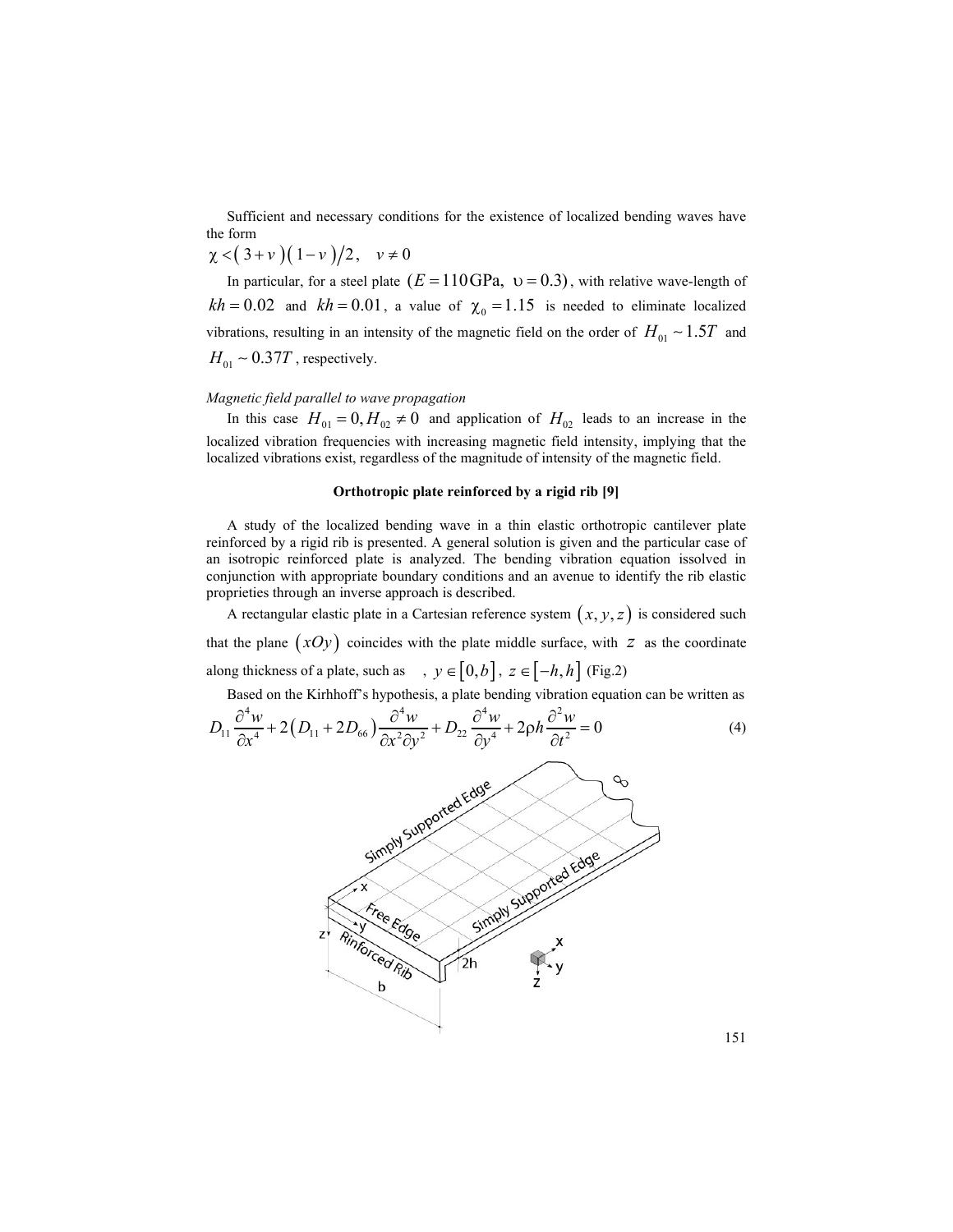Figure 2: Model of a cantilever plate with one free and rib reinforced edge.

Here  $w(x, y)$  is a plate middle surface normal displacement,  $2h$  is the plate thickness,  $\rho$  is a density of a plate material,  $D_{11}$ ,  $D_{12}$ ,  $D_{22}$ ,  $D_{66}$  are physical constants characterizing plate rigidness.

On plate edges, e.g.  $y = 0, b$ , simply supported boundary condition has been assumed.

The edge  $x = 0$  is supposed to be free from mechanical stresses and reinforced with rib, which is modeled as an elastic beam. On this edge, the following boundary conditions are applied

Figure 2: Model of a cantilever plate with one free and rib reinforced edge.  
\nHere 
$$
w(x, y)
$$
 is a plate middle surface normal displacement, 2h is the plate  
\nthickness, p is a density of a plate material,  $D_{11}, D_{12}, D_{22}, D_{66}$  are physical constants  
\ncharacterizing plate rigidness.  
\nOn plate edges, e.g. y = 0, b, simply supported boundary condition has been assumed.  
\nThe edge  $x = 0$  is supposed to be free from mechanical stresses and reinforced with  
\nrib, which is modeled as an elastic beam. On this edge, the following boundary conditions  
\nare applied  
\n
$$
-D_{11} \frac{\partial^2 w}{\partial x^2} - D_{12} \frac{\partial^2 w}{\partial y^2} = A_0 \frac{\partial}{\partial y} \left( \frac{\partial^2 w}{\partial x \partial y} \right),
$$
\n
$$
D_{11} \frac{\partial^2 w}{\partial x^2} + D_{12} \frac{\partial^2 w}{\partial y^2} + (D_{12} + 2D_{66}) \frac{\partial^2 w}{\partial y^2} \right] = D_0 \frac{\partial^4 w}{\partial y^4}
$$
\n
$$
D_{11} \frac{\partial^2 w}{\partial x^2} + D_{12} \frac{\partial^2 w}{\partial y^2} + A_0 \frac{\partial^3 w}{\partial x \partial y^2} = 0
$$
\nHerein,  $A_0$  and  $D_0$  are the twist and bending stiffness of the beam, respectively.  
\nAs a limiting case, if the plate is semi-infinite, the attenuation (localization) condition  
\nthe outer of plane displacement at  $x \rightarrow \infty$  is assumed as  $\lim_{x \to \infty} w(x, y, t) = 0$   
\nThe necessary and sufficient condition of the existence of localized waves is found  
\nas  
\n $\gamma \beta \lambda_n^2 + \gamma \lambda_n \sqrt{2(\alpha_2 + \alpha_3)} - \alpha_1^2 < 0$   
\n $\alpha_1 = \frac{D_{21}}{D_{11}}, \quad \alpha_2 = \frac{D_{12}}{D_{11}}, \quad \alpha_3 = \frac{2D_{66}}{D_{11}}, \quad \beta = \frac{A_0}{D_{11}}, \quad \gamma = \frac{D_0}{D_{11}};$ 

Herein,  $A_0$  and  $D_0$  are the twist and bending stiffness of the beam, respectively.

As a limiting case, if the plate is semi-infinite, the attenuation (localization) condition for the out of plane displacement at  $x \to \infty$  is assumed as  $\lim_{x \to \infty} w(x, y, t) = 0$ 

The necessary and sufficient condition of the existence of localized waves is found

$$
\gamma \beta \lambda_n^2 + \gamma \lambda_n \sqrt{2(\alpha_2 + \alpha_3)} - \alpha_1^2 < 0 \tag{5}
$$
\n
$$
\alpha_1 = \frac{D_{22}}{D_{11}}, \qquad \alpha_2 = \frac{D_{12}}{D_{11}}, \qquad \alpha_3 = \frac{2D_{66}}{D_{11}}, \qquad \beta = \frac{A_0}{D_{11}}, \qquad \gamma = \frac{D_0}{D_{11}};
$$
\n
$$
\lambda_n = \pi n/b, \qquad n = 1, 2, 3, \dots.
$$
\n
$$
(5)
$$

Without a rib, i.e.  $\gamma = \beta = 0$ , the condition (5) always hold, while the presence of a rigid rib can eventually eliminate the localized wave if  $\gamma \beta \lambda_n^2 + \sqrt{2} \gamma \lambda_n - v^2 < 0$ .

On the other hand, for isotropic plate with rectangular square cross section rib the condition (5) can be written as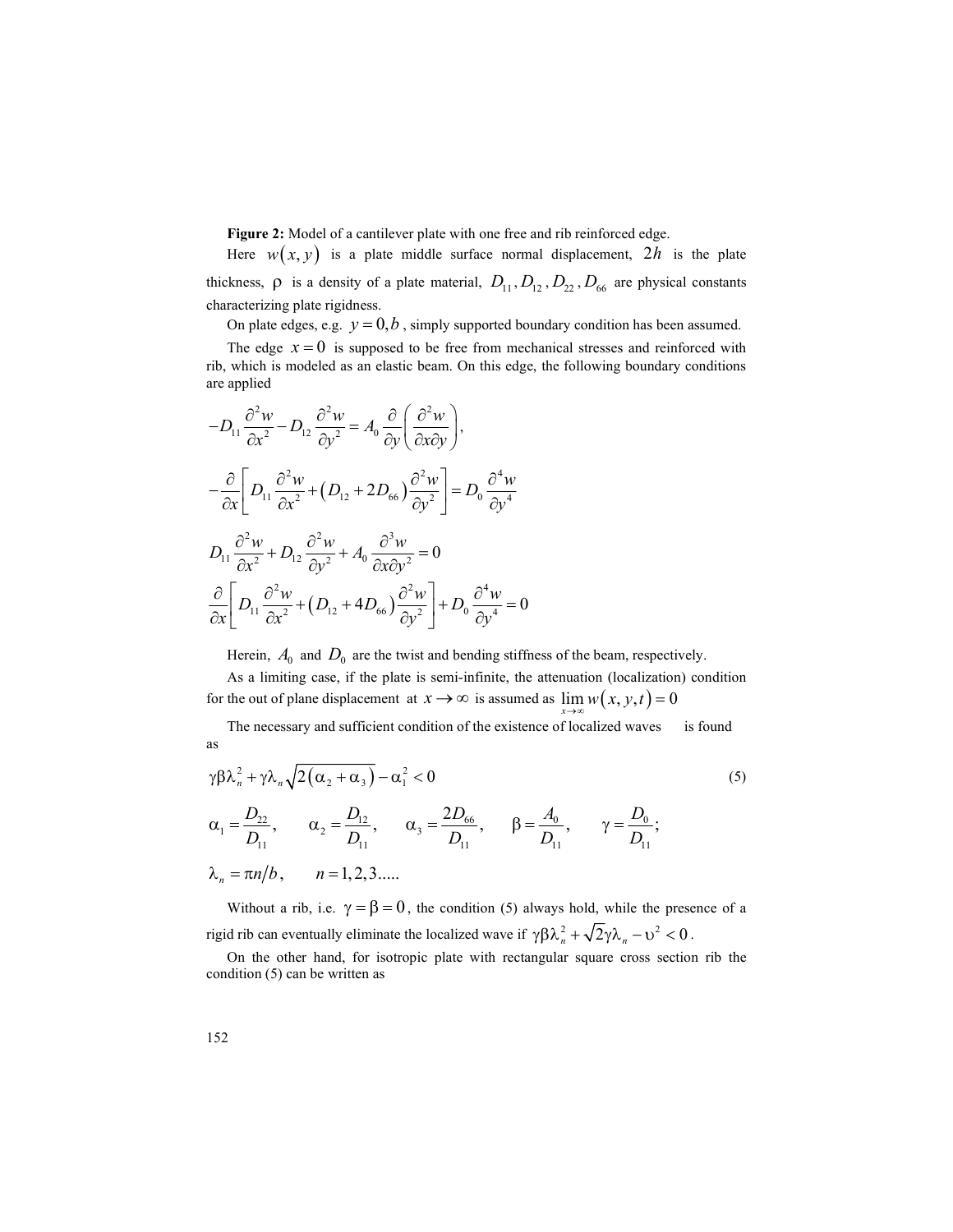$$
\frac{n^2 \pi^2 a^8}{b^2 h^6} \left(\frac{E_0}{E}\right)^2 + \frac{\sqrt{2} \left(1 - v^2\right) n \pi n a^4}{bh^3} \frac{E_0}{E} - \left(1 - v^2\right)^2 v^2 < 0
$$
\nand the localized waves can be eliminated if\n
$$
\frac{\pi a^4}{bh^3} \left(\frac{E_0}{E}\right) > \frac{\sqrt{2}}{2} \left(1 - v^2\right) \left(\sqrt{1 + 2v^2} - 1\right).
$$
\nEffect of the stiffness and inertia of a rib reinforcement on localized bending waves in semi-infinite strips [10]

and the localized waves can be eliminated if

$$
\frac{\pi a^4}{bh^3} \bigg( \frac{E_0}{E} \bigg) > \frac{\sqrt{2}}{2} \bigg( 1 - \upsilon^2 \bigg) \bigg( \sqrt{1 + 2 \upsilon^2} - 1 \bigg).
$$

### Effect of the stiffness and inertia of a rib reinforcement on localized bending waves in semi-infinite strips [10]

The problem of localized bending waves in an elastic semi-infinite plate with a rib reinforcement has been analyzed. The mathematical conditions for the existence of the waves have been derived from the equation of motion. In particular, the effects of inertial and elastic terms in the rib have been separately investigated, leading to an interesting duality. With such a configuration, the existence of localized bending waves for a massless rib reinforcement does not depend on the inertial properties of the strip. On the other hand, if only the inertia contributions of the rib are taken into account, the flexural stiffness of the strip plays no role. Results for several cross-sections and a typical aluminum alloy material have been presented. Analyzing the changes in the dimensionless frequencies of the waves, it has been found that – for a circular and square cross sections – there exists a particular dimension for which the edge waves are equivalent to the edge waves occurring without any reinforcement. From the investigation of the regions of existence of the waves it appeared that the elastic contributions due to the rib are predominant compared to their inertial ones, at least for this problem. Furthermore, stiffer strips have been found to require smaller reinforcements to suppress their edge wave.

### Localised vibrations of membrane cylindrical shell [11,12]

The problem of localized vibration has been studied in an elastic cylindrical shell using the equations of shell membrane theory. The shell has one edge which is traction free, while three different boundary conditions are considered on the other edge, namely, a clamped edge condition, and the Navier and anti-Navier boundary conditions. The corresponding dispersion equations have been obtained and analyzed to assess the existence of a localized vibration at the free-edges. For all boundary condition cases the qualitative behavior of dispersion curves is very similar for the selected values of the Poisson ratios. However, it is observed that the frequency decreases when the shell length increases, reaching asymptotic values more rapidly for higher wave numbers. It has also been shown that there are no qualitative differences between results of shells under Navier and anti-Navier edge conditions. For the case of a shell with a traction free edgeand clamped edge there is a minimum value of shell length/shell radius ratio where the localized vibration does not occur. In addition, for the shells with traction free edge/Navier and traction free edge/anti-Navier boundary conditions it is shown that localized vibrations occur for any shell length.

A cylindrical shell of length L, R radius of shell middle surface and thickness  $h$ (Fig.3) is considered next.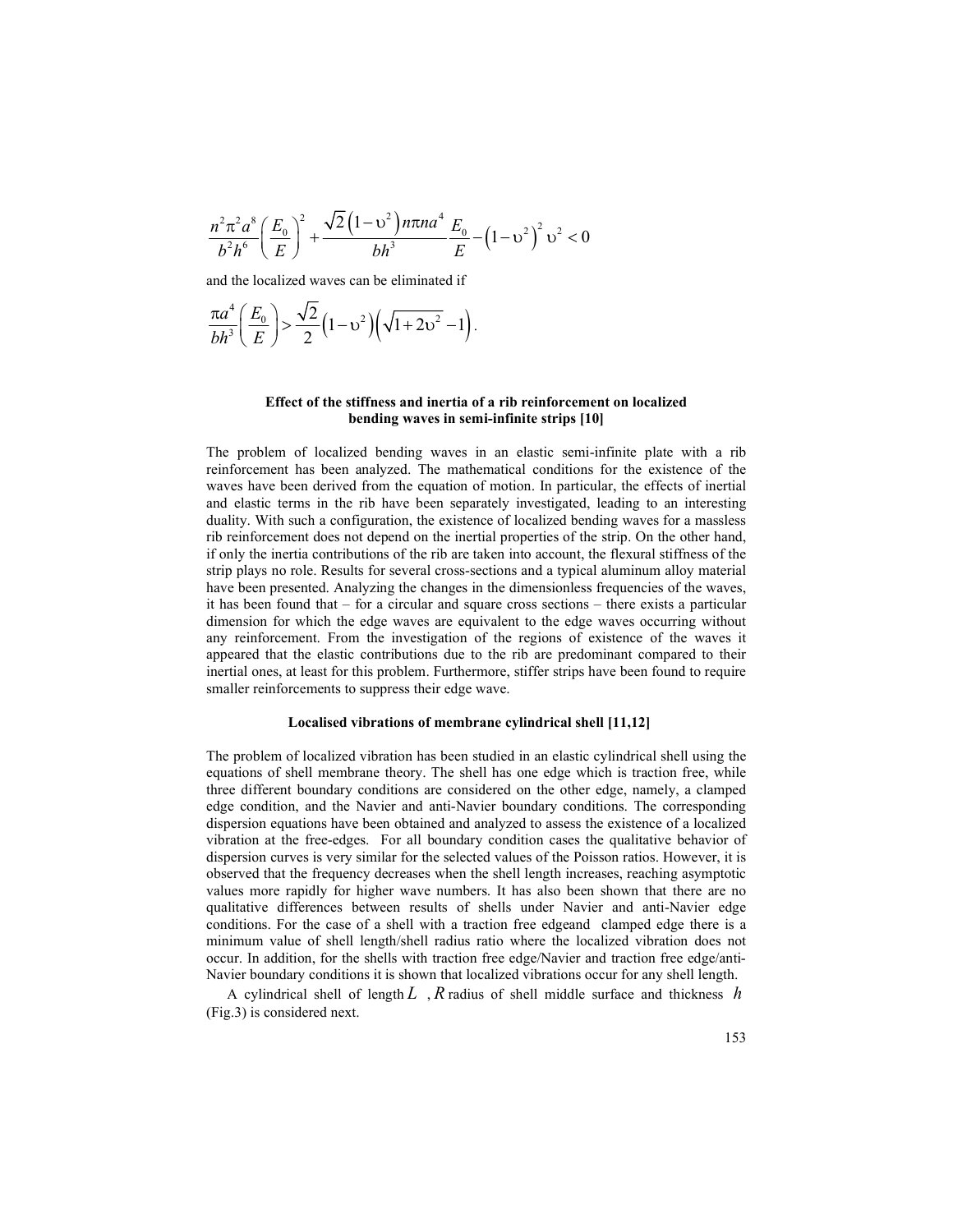

Fig.3 Cylindrical shell middle surface

The equations of motion and constitutive elastic law of cylindrical membrane shell are as follows

Fig.3 Cylindrical shell middle surface  
\n
$$
\Delta U + \theta_0 \frac{\partial}{\partial \alpha} \left( \frac{\partial U}{\partial \alpha} + \frac{1}{R} \frac{\partial V}{\partial \beta} \right) + \frac{2v}{(1-v)R} \frac{\partial W}{\partial \alpha} = \frac{1}{c_s^2} \frac{\partial^2 U}{\partial t^2}
$$
\n
$$
\Delta V + \frac{\theta_0}{\theta_0} \frac{\partial}{\partial \beta} \left( \frac{\partial U}{\partial \alpha} + \frac{1}{R} \frac{\partial V}{\partial \beta} \right) + \frac{2v}{(1-v)R} \frac{\partial W}{\partial \alpha} = \frac{1}{c_s^2} \frac{\partial^2 U}{\partial t^2}
$$
\n
$$
\Delta V + \frac{\theta_0}{\theta_0} \frac{\partial}{\partial \beta} \left( \frac{\partial U}{\partial \alpha} + \frac{1}{R} \frac{\partial V}{\partial \beta} \right) + \frac{2v}{(1-v)R^2} \frac{\partial W}{\partial \beta} = \frac{1}{c_s^2} \frac{\partial^2 V}{\partial t^2}
$$
\n
$$
\Delta V + \frac{\theta_0}{R} \frac{\partial}{\partial \beta} \left( \frac{\partial U}{\partial \alpha} + \frac{1}{R} \frac{\partial V}{\partial \beta} \right) + \frac{2v}{(1-v)R^2} \frac{\partial W}{\partial \beta} = \frac{1}{c_s^2} \frac{\partial^2 V}{\partial t^2}
$$
\n
$$
\text{Here } C = Eh \left( 1 - v^2 \right)^{-1}, \text{ } \rho \text{ is the bulk density, } E \text{ is Young's modulus, } G \text{ is the shear modulus, } v \text{ is the Poisson's ratio of the shell material, } h \text{ is the shell thickness, } U \text{ is the maximum absolute surface and } W \text{ is the rccumferential displacement in the direction of the profile of the middle surface and  $W$  is the rradal displacement normal to the direction of the profile of the middle surface and  $W$  is the rradal displacement normal to the middle surface and  $W$  is the rradal displacement normal to the width of the  $Q$  in the  $Q^{-1} \pi^2 < \eta^2 < 1$  the modes of all solutions of Eq. (6) have attenuated, non periodic, forms. In the case of the boundary conditions of the clamped and traction free shell, the chiral's energy is a small, the energy is a small velocity. The energy is a constant,  $W =$
$$

periodic, forms.

In the case of the boundary conditions of the clamped and traction free shell the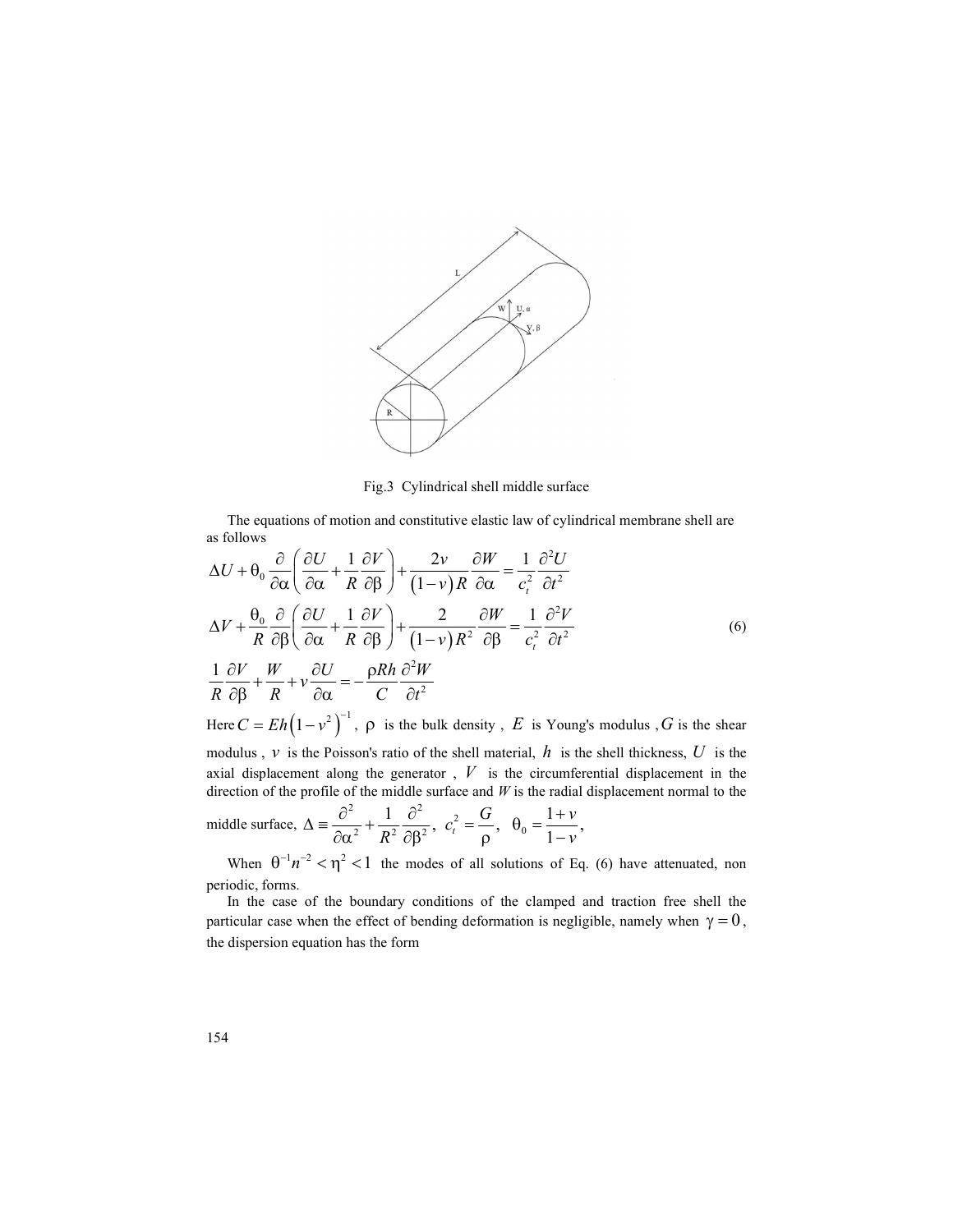$$
4(2-\eta^2)^2 \sqrt{s_1 s_2} + \left[4s_1 s_2 + (2-\eta^2)^2\right] \sinh\left(kp_L\right) \sinh\left(kp_L\right) -
$$
  
 
$$
-\left[1 + (2-\eta^2)^2\right] \sqrt{s_1 s_2} \cosh\left(kp_L\right) \cosh\left(kp_L\right) = 0
$$
  
where  

$$
p_{1,2} = \frac{1}{\sqrt{2(1-\eta^2)}} \left[s_1 + s_2 - \gamma s_3 \pm \sqrt{\left(s_1 + s_2 - \gamma s_3\right)^2 - 4\left(1 - v^2 \gamma\right)s_1\left(s_2 - \gamma\right)}\right]^{1/2}
$$

where

$$
4(2-\eta^2)^2 \sqrt{s_1 s_2} + [4s_1 s_2 + (2-\eta^2)^2] \sinh (kp_1 L) \sinh (kp_2 L) -
$$
  
 
$$
-[1+(2-\eta^2)^2] \sqrt{s_1 s_2} \cosh (kp_1 L) \cosh (kp_2 L) = 0
$$
  
where  

$$
p_{1,2} = \frac{1}{\sqrt{2(1-\nu^2 \gamma)}} \Big[ s_1 + s_2 - \gamma s_3 \pm \sqrt{(s_1 + s_2 - \gamma s_3)^2 - 4(1-\nu^2 \gamma)s_1 (s_2 - \gamma)} \Big]^{1/2}
$$
  

$$
\theta = \frac{1-\nu}{2}, \eta^2 = \frac{\omega^2}{k^2 c_i^2}, \quad k = \frac{n}{R}, \quad s_1 = 1-\eta^2, s_2 = 1-\theta \eta^2,
$$
  

$$
s_3 = 2 - \nu^2 \eta^2, \quad \gamma = (1-\theta n^2 \eta^2)^{-1}
$$
  
Herein  $\omega$  is the circular frequency.  
In the limit  $\eta \to 1$  one can find  

$$
4\sqrt{1-\theta} + kL \sinh (kL\sqrt{1-\theta}) - 2\sqrt{1-\theta} \cosh (\sqrt{1-\theta} kL) = 0
$$

Herein  $\omega$  is the circular frequency. In the limit  $\eta \rightarrow 1$  one can find

$$
4\sqrt{1-\theta} + kL\sinh\left(kL\sqrt{1-\theta}\right) - 2\sqrt{1-\theta}\cosh\left(\sqrt{1-\theta}kL\right) = 0
$$

which determines the critical length of shell  $r_0 = kL$ , beyond which the localisation, edge resonance, occurs.

Taking into account that edge resonance take placeat  $kL \gg 1$ , the following condition for critical length is found

$$
kL > 2\sqrt{1-\theta} \text{ or } L/R > 2\sqrt{1-\theta} / n
$$

In the general case when the effect of bending deformation is not negligible  $\gamma \neq 0$ , for sufficient long shell  $r_0 = kL$  the critical length of shell  $r_0 = kL$  is determined from the condition

$$
\theta = \frac{1 - v}{2}, \eta^2 = \frac{\omega^2}{k^2 c_i^2}, k = \frac{n}{R}, s_1 = 1 - \eta^2, s_2 = 1 - \theta \eta^2,
$$
  
\n
$$
s_3 = 2 - v^2 \eta^2, \gamma = (1 - \theta n^2 \eta^2)^{-1}
$$
  
\nHercin to is the circular frequency.  
\nIn the limit  $\eta \to 1$  one can find  
\n $4\sqrt{1 - \theta} + kL \sinh (kL\sqrt{1 - \theta}) - 2\sqrt{1 - \theta} \cosh (\sqrt{1 - \theta} kL) = 0$   
\nwhich determines the critical length of shell  $r_0 = kL$ , beyond which the localisation, edge  
\nresonance, occurs.  
\nTaking into account that edge resonance take placed  $kL >> 1$ , the following condition  
\nfor critical length is found  
\n $kL > 2\sqrt{1 - \theta}$  or  $L/R > 2\sqrt{1 - \theta} / n$   
\nIn the general case when the effect of bending deformation is not negligible  $\gamma \neq 0$ , for  
\nsufficient long shell  $r_0 = kL$  the critical length of shell  $r_0 = kL$  is determined from the  
\ncondition  
\n
$$
r_0 = \frac{2p_0^2(1 - v^2 \gamma_0) + 1 + v - 2v\gamma_0}{(1 + v - 2v\gamma_0)p_0} \left\{1 - v^2 \gamma_0 + \frac{(1 - \gamma_0)v}{1 - \theta - \gamma_0}[1 - \theta - (2 - v^2)\gamma_0]\right\}
$$
  
\nwhere  $p_0 = \left[\frac{1 - \theta - \gamma_0(2 - v^2)}{2 - (1 - v^2 \gamma_0)}\right]^{1/2}$ ,  $\gamma_0 = \frac{1}{1 - \theta n^2}$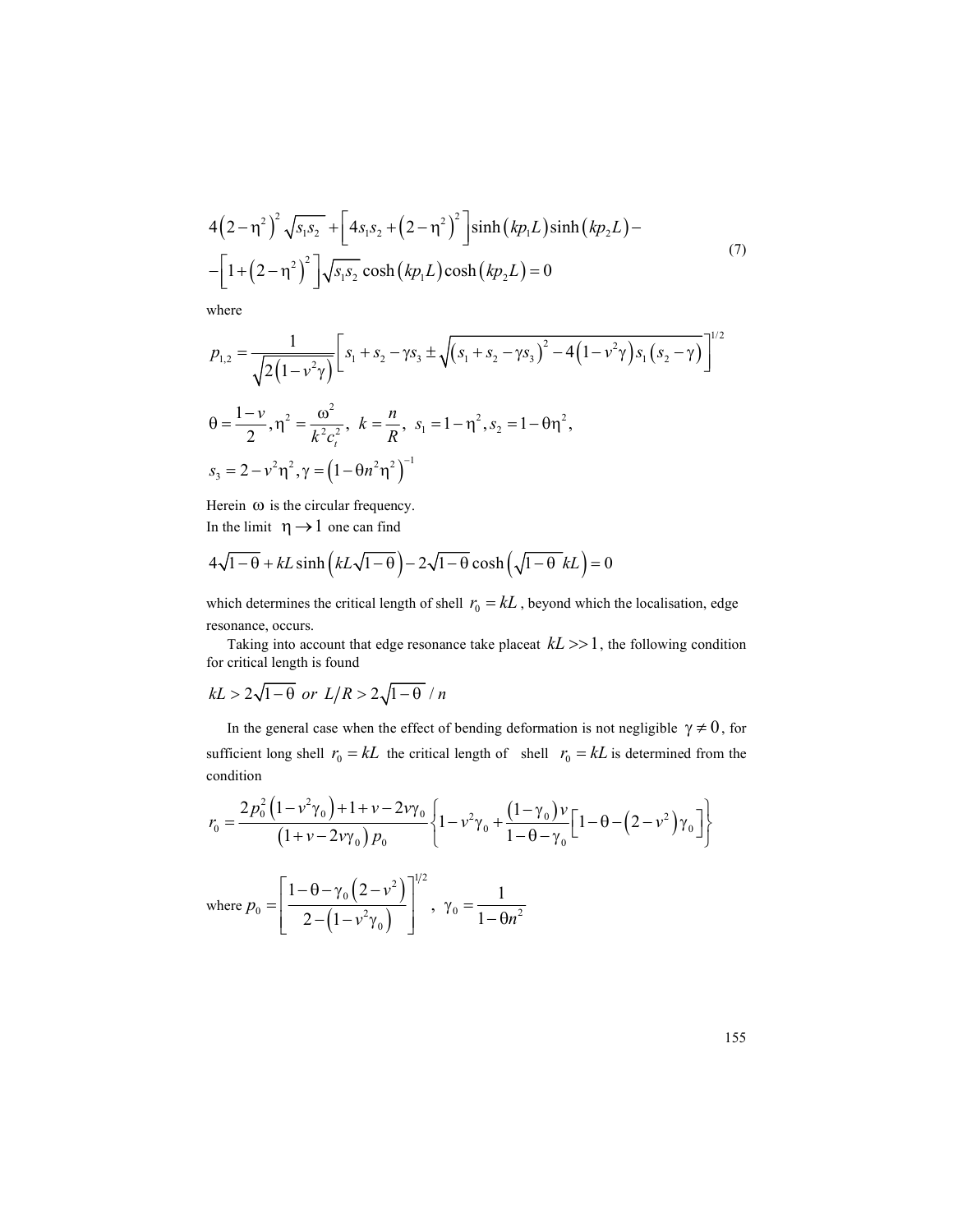

Fig.4 Dimensionless frequency  $\eta_n$  vs.  $L/R$  of the shell with traction free and clamped edges

From the dispersion curves, according to the wave number  $n$ , there is a minimum value Table 1.

| 0.94                 |                                   |                                                                                    |             |         |
|----------------------|-----------------------------------|------------------------------------------------------------------------------------|-------------|---------|
| 0.93                 |                                   |                                                                                    |             |         |
| 0.92                 |                                   |                                                                                    |             |         |
| 0.91                 |                                   |                                                                                    |             |         |
| 0                    | $\overline{\mathbf{c}}$<br>3<br>1 | 5<br>LR                                                                            | 7<br>8<br>6 | 9<br>10 |
|                      |                                   | Fig.4 Dimensionless frequency $\eta_n$ vs. $L/R$ of the shell                      |             |         |
|                      |                                   | with traction free and clamped edges                                               |             |         |
|                      |                                   |                                                                                    |             |         |
|                      |                                   |                                                                                    |             |         |
|                      |                                   | the dispersion curves, according to the wave number $n$ , there is a minimum value |             |         |
|                      |                                   |                                                                                    |             |         |
|                      |                                   |                                                                                    |             |         |
|                      |                                   | under which localized waves do not take place. These values are reported in        |             |         |
|                      |                                   |                                                                                    |             |         |
|                      |                                   |                                                                                    |             |         |
|                      |                                   |                                                                                    |             |         |
|                      |                                   |                                                                                    |             |         |
|                      |                                   |                                                                                    |             |         |
|                      |                                   |                                                                                    |             |         |
| $(L/R)_{\text{min}}$ | $n=2$                             | $n=3$                                                                              | $n=4$       |         |
|                      |                                   |                                                                                    |             |         |
|                      |                                   |                                                                                    |             |         |
| $v = 0.20$           | 2.5970                            | 1.3061                                                                             | 0.9246      | 0.7232  |
| $v = 0.25$           | 2.7848                            | 1.3618                                                                             | 0.9602      | 0.7501  |
| $v = 0.30$           | 2.9872                            | 1.4169                                                                             | 0.9947      | 0.7758  |
| $v = 0.35$           | 3.2083                            | 1.4712                                                                             | 1.0279      | 0.8005  |
|                      |                                   |                                                                                    |             |         |
|                      |                                   |                                                                                    |             |         |
|                      |                                   | Table 1. Minimum values for $L/R$ for the existence of localized waves             |             |         |
|                      |                                   |                                                                                    |             |         |
|                      |                                   | corresponding to shell with traction free and clamped edges                        |             |         |
|                      |                                   |                                                                                    |             |         |
|                      |                                   |                                                                                    |             |         |
|                      |                                   |                                                                                    |             |         |
|                      |                                   |                                                                                    |             |         |
|                      |                                   |                                                                                    |             |         |
|                      |                                   |                                                                                    |             |         |
|                      |                                   | The bending edge waves in an infinite elastic plate reinforced with rib            |             |         |
|                      |                                   |                                                                                    |             |         |

### The bending edge waves in an infinite elastic plate reinforced with rib

An infinite homogeneous elastic plate reinforced with inclusion, defined as an elastic rib, is considered next (Fig.5). The solutions for the edge wave attenuation due to the inclusion is to be found.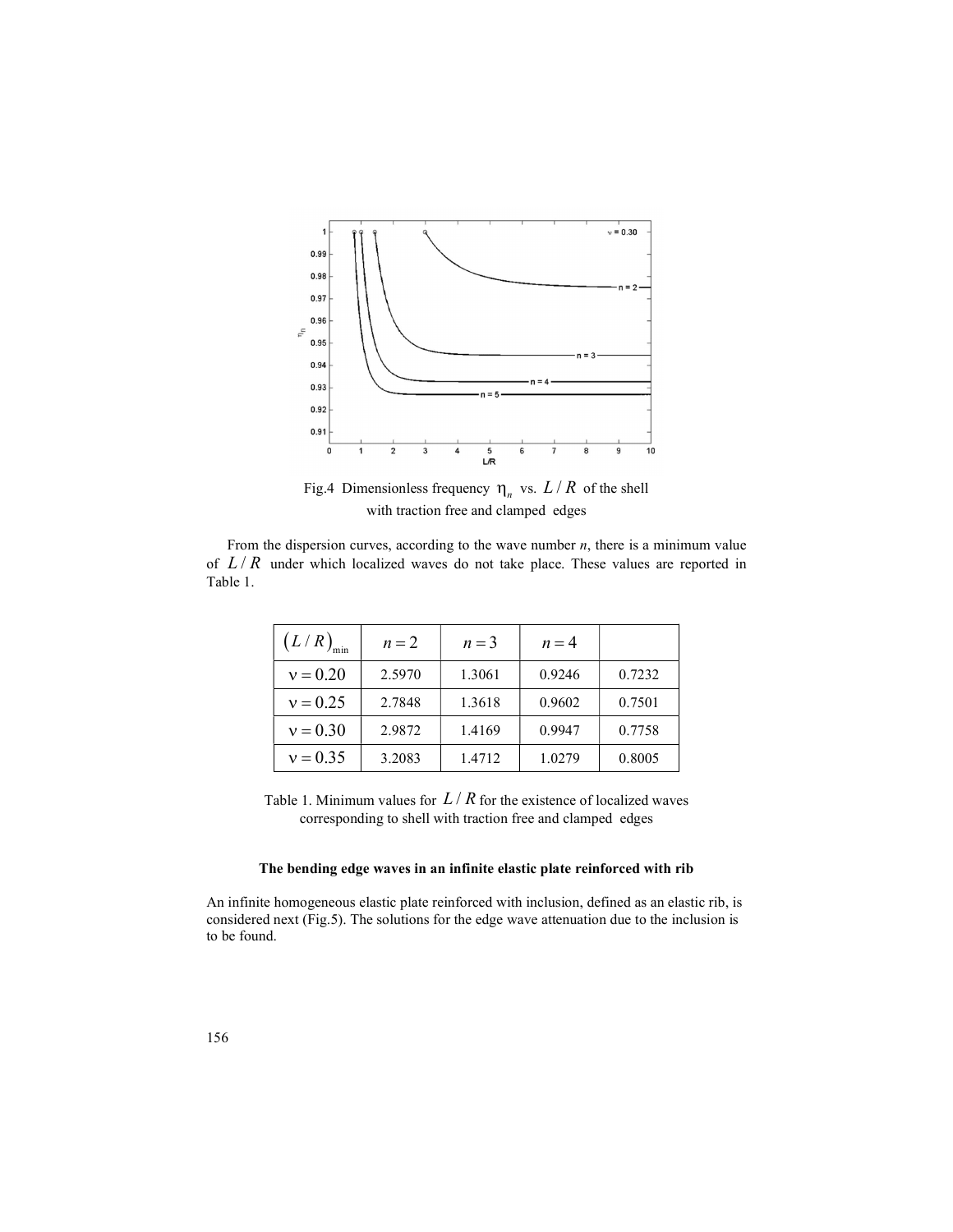

Fig.4 .Homogeneous elastic plate reinforced with an elastic rib .

The equations of plate vibration in  $x > 0$ ,  $s = 1$  and regions are

Fig.4. Homogeneous elastic plate reinforced with an elastic rib.  
\nThe equations of plate vibration in 
$$
x > 0
$$
,  $s = 1$  and regions are  
\n
$$
D\left(\frac{\partial^4 w_s}{\partial x^4} + \frac{\partial^4 w_s}{\partial y^4} + 2 \frac{\partial^4 w_s}{\partial x^2 \partial y^2}\right) + 2\rho h \frac{\partial^2 w_s}{\partial t^2} \qquad s = 1, 2
$$
\n
$$
\eta = \frac{\omega}{k^2} \sqrt{\frac{2\rho h}{D}}; \ p = \sqrt{1-\eta}; \ q = \sqrt{\eta+1};
$$
\nSolutions of Eq. (8) attenuated at  $x \to \pm \infty$  can be written as  
\n $w_i = (C_1 \exp[-kpx] + C_2 \exp[-kqx]) \exp[i(ky - \omega t)];$   
\n $w_2 = (C_3 \exp[kpx] + C_4 \exp[kqx]) \exp[i(ky - \omega t)];$   
\nBoundary conditions at  $x = 0$  can be written as  
\n
$$
D_0 \left(\left(\frac{\partial^2 w_i}{\partial x^2} - \frac{\partial^2 w_2}{\partial y^2}\right) + v \frac{\partial^2}{\partial y^2} (w_i - w_2)\right) + G_0 I_i \frac{\partial^3 w_2}{\partial x \partial y^2} - \rho_0 I_p \frac{\partial^3 w_2}{\partial y \partial y^2} = 0
$$

Solutions of Eq. (8) attenuated at  $x \rightarrow \pm \infty$  can be written as

$$
w_1 = (C_1 \exp[-kpx] + C_2 \exp[-kqx]) \exp[i(ky - \omega t)];
$$
  

$$
w_2 = (C_3 \exp[kpx] + C_4 \exp[kqx]) \exp[i(ky - \omega t)];
$$

Boundary conditions at  $x = 0$  can be written as

Fig. 4. Homogeneous elastic plate reinforced with an elastic rib.  
\nThe equations of plate vibration in 
$$
x > 0
$$
,  $s = 1$  and regions are  
\n
$$
D\left(\frac{\partial^4 w_s}{\partial x^4} + \frac{\partial^4 w_s}{\partial y^4} + 2 \frac{\partial^4 w_s}{\partial x^2 \partial y^2}\right) + 2\rho h \frac{\partial^2 w_s}{\partial t^2}
$$
\n
$$
\eta = \frac{\omega}{k^2} \sqrt{\frac{2\rho h}{D}}; \quad p = \sqrt{1-\eta}; \quad q = \sqrt{\eta+1};
$$
\nSolutions of Eq. (8) attenuated at  $x \to \pm \infty$  can be written as  
\n $w_1 = (C_1 \exp[-kpx] + C_2 \exp[-kqx]) \exp[i(ky - \omega t)];$   
\n $w_2 = (C_3 \exp[kpx] + C_4 \exp[kqx]) \exp[i(ky - \omega t)];$   
\nBoundary conditions at  $x = 0$  can be written as  
\n
$$
D_0\left(\frac{\partial^2 w_1}{\partial x^2} - \frac{\partial^2 w_2}{\partial x^2}\right) + \upsilon \frac{\partial^2}{\partial y^2} (w_1 - w_2)\right) + G_0 I_1 \frac{\partial^3 w_2}{\partial x \partial y^2} - \rho_0 I_p \frac{\partial^3 w_2}{\partial x \partial t^2} = 0
$$
\n
$$
D_0\left(\frac{\partial^3 w_2}{\partial x^3} (w_1 - w_2) + (2 - v) \frac{\partial^3}{\partial x \partial y^2} (w_1 - w_2)\right) + E_0 J \frac{\partial^4 w_2}{\partial y^4} + \rho_0 S \frac{\partial^2 w_2}{\partial t^2} = 0
$$
\n(9)  
\nHere  $G_0$ ,  $\rho_0$ , are shear modulus, bulk density of the rib material,  $I_1$ ,  $I_p$ ,  $J$ ,  $S$  are cross-  
\nsectional torsional moment of inertia, cross-sectional area of the rib, correspondingly.

Here  $G_0$ ,  $\rho_0$ , are shear modulus, bulk density of the rib material,  $I_t$ ,  $I_p$ ,  $J$ ,  $S$  are crosssectional torsional moment of inertia, cross-sectional polar moment of inertia, crosssectional bending moment of inertia, cross-sectional area of the rib, correspondingly.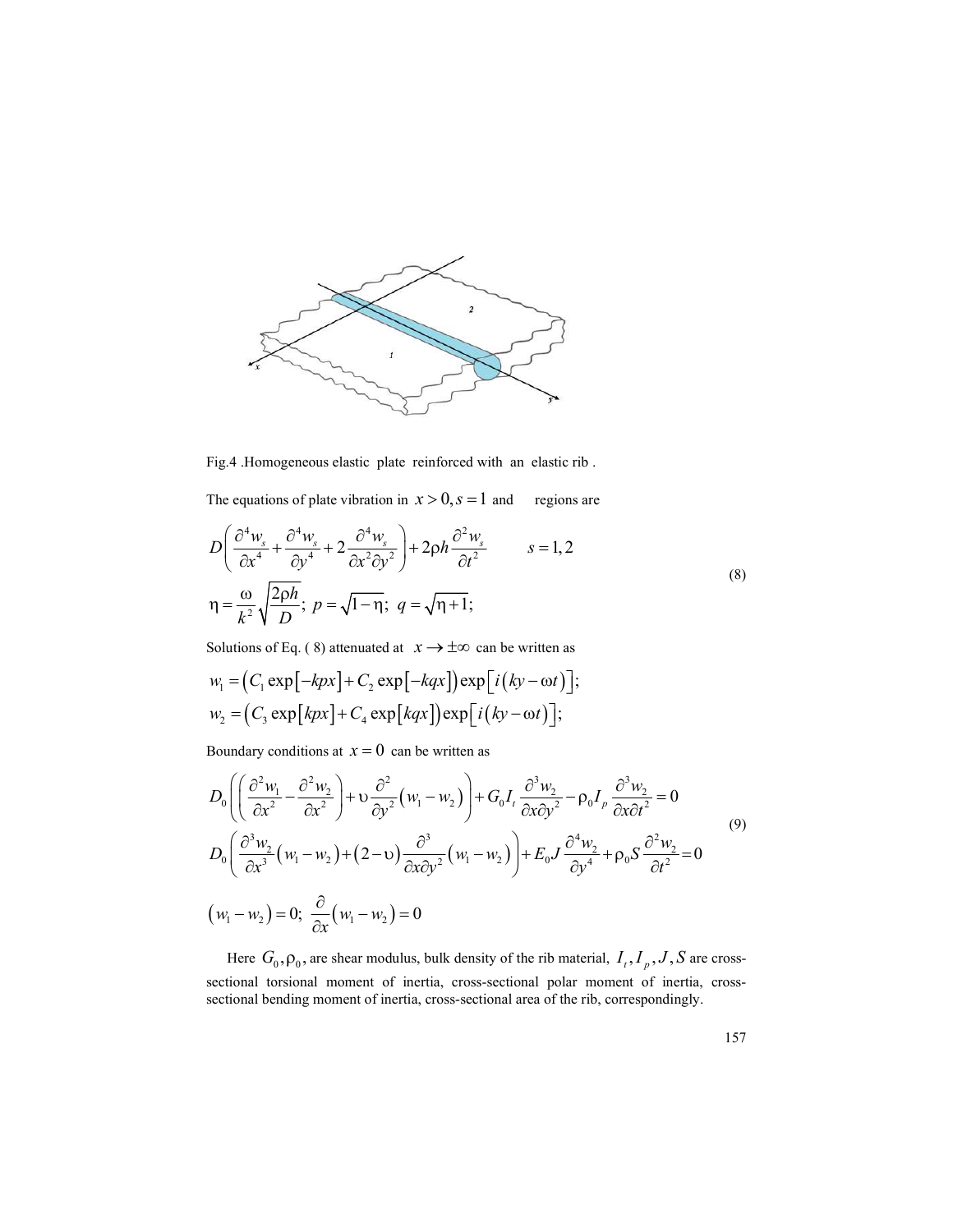Substituting Eq. (10) into boundary conditions anhomogeneous set of algebraic equations can be found. These will have arbitrary constants, namely  $C_1, C_2, C_3, C_4$ . Equating the determinant of the set of equations to zero, the dispersion equations expressed in terms of the dimensionless frequency  $\eta$  can be found dispersion equations (10) into boundary conditions anhomogeneous set of algebraic<br>und. These will have arbitrary constants, namely  $C_1$ ,  $C_2$ ,  $C_3$ ,  $C_4$ .<br>namel of the set of equations to zero, the dispersion equations expressed<br>isolness

$$
(GIk2 + 2Dk(p+q) – Ipρ0ω2) = 0
$$
  

$$
(E0Jk4 + 2Dk3pq(p+q) – Sρ0ω2) = 0
$$

The first equation can be rewritten in dimensionless notations as

$$
\theta + \sqrt{1 + \eta} + \sqrt{1 - \eta} - \beta \eta^2 = 0;
$$
  

$$
\theta = \frac{G_0 I_k}{2D}; \beta = \frac{I_p k^3 \rho_0}{4h\rho};
$$

This equation has a solution  $\eta < 1$  corresponding to the localized wave if  $\beta > \sqrt{2} + \theta$ The second equation can be rewritten as

$$
\alpha + \sqrt{1 - \eta^2} \left( \sqrt{1 - \eta} + \sqrt{1 + \eta} \right) - 9\eta^2 = 0
$$
  

$$
\alpha = \frac{E_0 J k}{2D}; \vartheta = \frac{k S \rho_0}{4 h \rho}
$$

For this equation the solution of the localized wave exists if  $9 > \alpha$ . From these localization conditions it follow that the rib inertia terms  $Sp_0$  and  $\rho_0 I_p$ provide the existence of localized bending waves in plate.

#### The bending edge waves in a bi-material compound plates

Two semi-infinite plates of the same material (extend between  $a \le y < \infty$  and  $-\infty < y \le -a$ ) reinforced by elastically bonded finite plate of other material ( $y < |a|$ ) are considered next. The finite plate is distinguished by an index (0) (Fig.5).

$$
D_s \left( \frac{\partial^4 w_s}{\partial x^4} + \frac{\partial^4 w_s}{\partial y^4} + 2 \frac{\partial^4 w_s}{\partial x^2 \partial y^2} \right) + 2 \rho_s h \frac{\partial^2 w_s}{\partial t^2} = 0; s = 0, 1, 2
$$
  
\n
$$
\rho_1 = \rho_2 = \rho; \qquad D_1 = D_2 = D; \quad v_1 = v_2 = v
$$
  
\n
$$
p = \sqrt{1 - \eta}; \quad q = \sqrt{1 + \eta}; \quad \eta = \frac{\omega}{k^2} \sqrt{\frac{2 \rho_0 h}{D_0}};
$$
\n(10)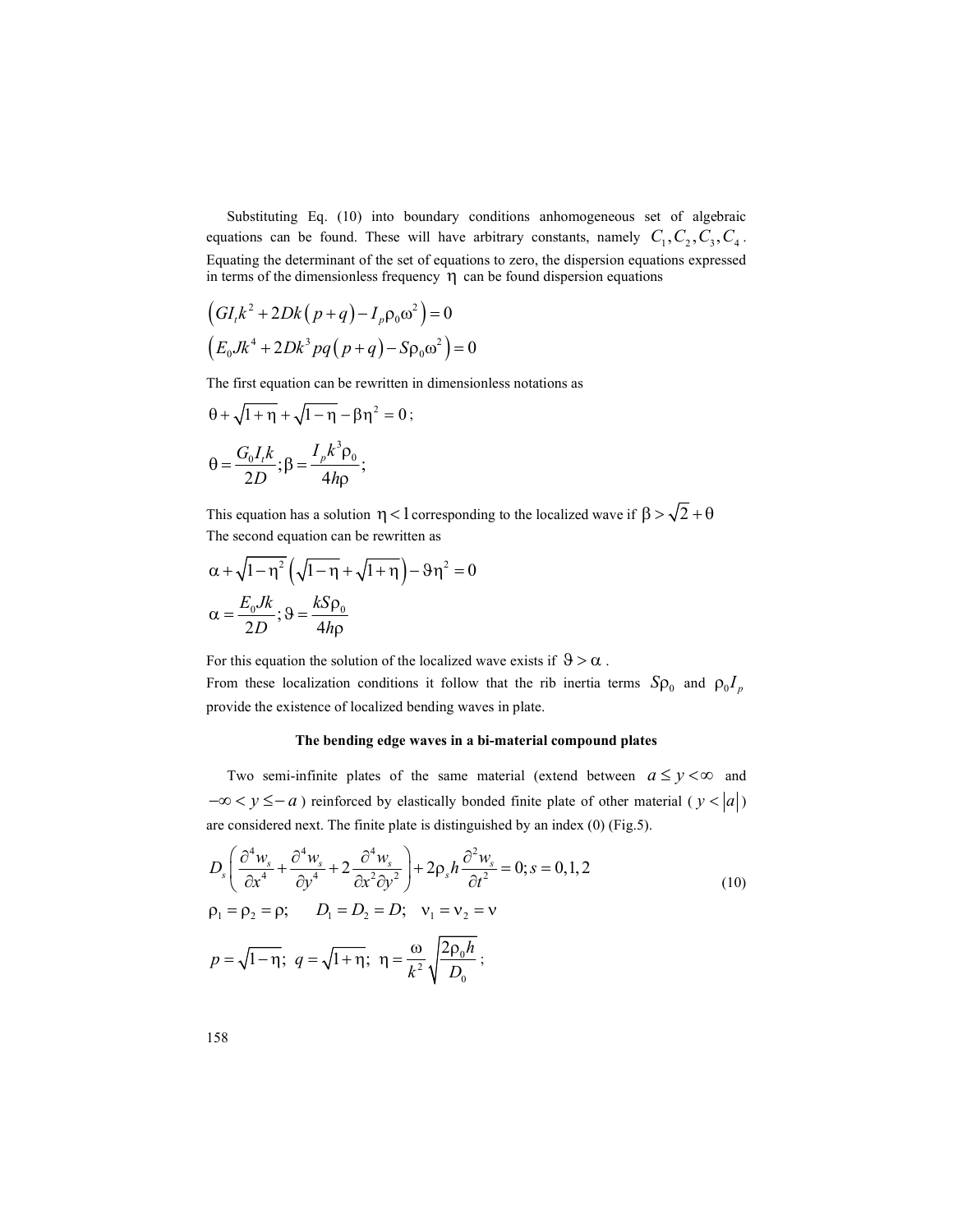Here  $W_s$  is the plate middle surface normal displacement,  $D_s$  are plate flexural rigidities,  $\rho_s$  are bulk densities of plate materials,  $2h$  plate thickness.



Fig.5 Semi-infinite plates of the same material (extend between  $a \le y < \infty$ and  $-\infty < y \leq -a$ ) reinforced by elastically bonded finite plate

Solutions of (1) can be written as

Solution of (1) can be written as  
\n
$$
w_0 = w(y) \exp[i(kx - \omega t)]; \quad y \in (-a, a)
$$
\n
$$
w_1 = (B_1 \exp[-kp(y-a)] + B_2 \exp[-kq(y-a)] \exp[i(kx - \omega t)]; y \in (a, \infty)
$$
\n
$$
w_2 = (A_1 \exp[kp(y+a)] + A_2 \exp[kq(y+a)] \exp[i(kx - \omega t)]; y \in (-a, -\infty)
$$
\nThe condition  $\eta < 1$  condition prescribes wave attenuation at  $y \to \pm \infty$ .  
\nThe following continuity conditions apply  
\n
$$
w_1 = w_0, \frac{\partial w_1}{\partial y} = \frac{\partial w_0}{\partial y} \qquad y = a;
$$
\n
$$
M_1 = M_0, N_1 = N_0;
$$
\n
$$
w_2 = w_0; \frac{\partial w_2}{\partial y} = \frac{\partial w_0}{\partial y}; \qquad y = -a;
$$
\n
$$
M_2 = M_0; N_2 = N_0
$$
\n
$$
M_s = D_s \left( \frac{\partial^2 w_s}{\partial y^2} + V_s \frac{\partial^2 w_s}{\partial x^2} \right); N_s = D_s \left( \frac{\partial^3 w_s}{\partial y^3} + (2 - V_s) \frac{\partial^3 w_s}{\partial y \partial x^2} \right)
$$
\n
$$
159
$$

The condition  $\eta$  < 1 condition prescribes wave attenuation at  $y \to \pm \infty$ . The following continuity conditions apply

$$
w_1 = w_0, \frac{\partial w_1}{\partial y} = \frac{\partial w_0}{\partial y} \qquad y = a;
$$
\n
$$
M_1 = M_0, N_1 = N_0;
$$
\n
$$
(11)
$$

$$
w_2 = w_0; \frac{\partial w_2}{\partial y} = \frac{\partial w_0}{\partial y}; \qquad y = -a;
$$
  
\n
$$
M_2 = M_0; N_2 = N_0
$$
\n(12)

$$
M_s = D_s \left( \frac{\partial^2 w_s}{\partial y^2} + \mathbf{v}_s \frac{\partial^2 w_s}{\partial x^2} \right); N_s = D_s \left( \frac{\partial^3 w_s}{\partial y^3} + (2 - \mathbf{v}_s) \frac{\partial^3 w_s}{\partial y \partial x^2} \right)
$$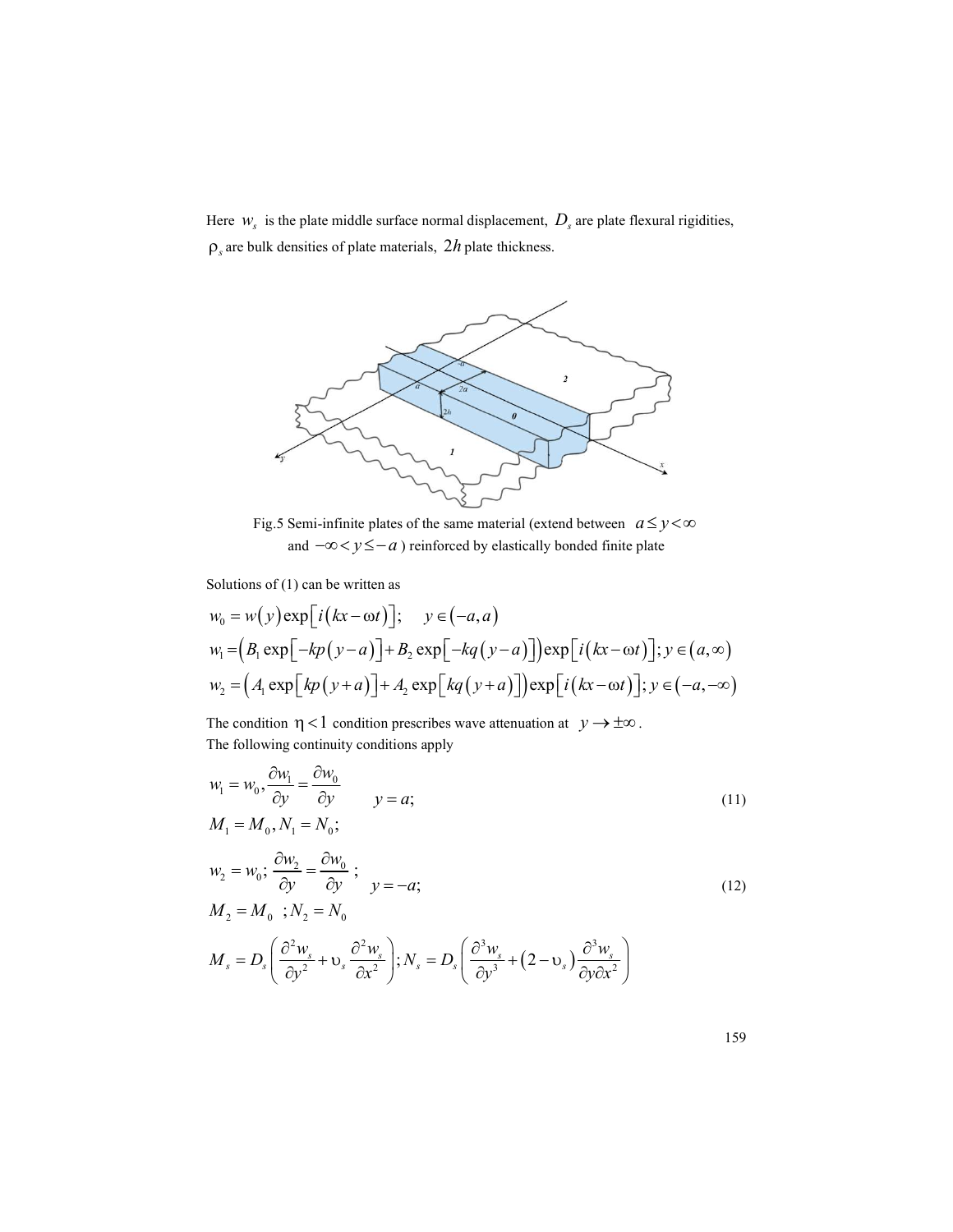Herein  $M_s$ ,  $N_s$  are stress couples and generalized normal stress resultants, and  $v_s$  are Poisson ratios of plate materials, respectively.

Substituting  $W_1$  and  $W_2$  into the first row of boundary conditions (11) and (12) one obtains

Herein 
$$
M_s
$$
,  $N_s$  are stress couples and generalized normal stress resultants, and  $U_s$  are  
Poisson ratios of plate materials, respectively.  
\nSubstituting  $W_1$  and  $W_2$  into the first row of boundary conditions (11) and (12) one  
\nobtains  
\n
$$
B_1 = -\frac{kqw(a) + w'(a)}{k(p-q)}, \qquad B_2 = \frac{kpw(a) + w'(a)}{k(p-q)}.
$$
\n
$$
A_1 = -\frac{kqw(-a) - w'(-a)}{k(p-q)}, \qquad A_2 = \frac{kpw(-a) - w'(-a)}{k(p-q)};
$$
\nSubstituting  $W_1$  and  $W_2$  into second row of boundary conditions (11) and (12) and using  
\n(13) the boundary conditions at middle plate edges  $y = \pm a$  can be found:  
\n $k^2 (pqx + w) - W_1(w) + k(p+q)vw'(a) + w''(a) = 0$ 

Substituting  $w_1$  and  $w_2$  into second row of boundary conditions (11) and (12) and using (13) the boundary conditions at middle plate edges  $y = \pm a$  canbe found:

Herein 
$$
M_s
$$
,  $N_s$  are stress couples and generalized normal stress resultants, and  $U_s$  are Poisson ratios of plate materials, respectively.  
\nSubstituting  $W_i$  and  $W_2$  into the first row of boundary conditions (11) and (12) one obtains  
\n
$$
B_1 = -\frac{kq w(a) + w'(a)}{k(p-q)}, \qquad B_2 = \frac{k p w(a) + w'(a)}{k(p-q)}
$$
\n
$$
A_1 = -\frac{kq w(-a) - w'(-a)}{k(p-q)}, \qquad A_2 = \frac{k p w(-a) - w'(-a)}{k(p-q)};
$$
\nSubstituting  $W_i$  and  $W_2$  into second row of boundary conditions (11) and (12) and using (13) the boundary conditions at middle plate edges  $y = \pm a$  canbe found:  
\n
$$
k^2 (pq\gamma + \gamma v - v_0) w(a) + k (p+q) \gamma w'(a) + w''(a) = 0
$$
\n
$$
k^3 pq(p+q) \gamma w(a) + k^2 (2 - v + \gamma(-2 + p^2 + pq + q^2 + v)) w'(a) - w'''(a) = 0
$$
\n
$$
k^2 (pq\gamma + \gamma v - v_0) w(-a) - k (p+q) \gamma w'(-a) + w''(-a) = 0,
$$
\n
$$
k^3 pq(p+q) \gamma w(-a) - k^2 (2 - \gamma(2 - p^2 - pq - q^2 - v)) - v_0) w'(-a) + w'''(-a) = 0
$$
\n
$$
\gamma = D/D_s; \qquad \left( \int = \frac{d}{dy}
$$
\nThe equation of middle plate and boundary conditions leads to the separate anti-symmetric solution.

The equation of middle plate and boundary conditions leads to the separate anti-symmetric or symmetric solutions:

Anti-symmetric solution

$$
w(x) = c_1 \sin (kp_0 y) + c_2 \sinh (kq_0 y);
$$
  
\n
$$
p_0 = \sqrt{\eta_0 - 1}; \qquad q_0 = \sqrt{\eta_0 + 1}; \ \eta_0 = \frac{\omega}{k^2} \sqrt{\frac{2p_0 h}{D_0}};
$$
\n(14)

Substituting Eq. (14) into boundary conditions an homogeneous set of algebraic equations, with respect to the arbitrary constants can be found. Equating the determinant of the set of equations to zero, the following dispersion equation determining frequency  $\omega$  is also found:

Dispersion equation

$$
q_0\left(s+p_0^2f+q_0^2g-p_0^2q_0^2\right)\n\text{tg}\left(\frac{akp_0}{-p_0} - \frac{p_0^2g-q_0^2f-p_0^2q_0^2}{p_0^2}\right)\n\text{th}\left(\frac{akq_0}{+q_0}\right) +\n\text{g}\left(\frac{p_0^2+q_0^2}{p_0^2} - \frac{p_0^2g}{p_0^2}\right)\n\text{th}\left(\frac{akq_0}{-p_0}\right) = 0
$$
\n(15)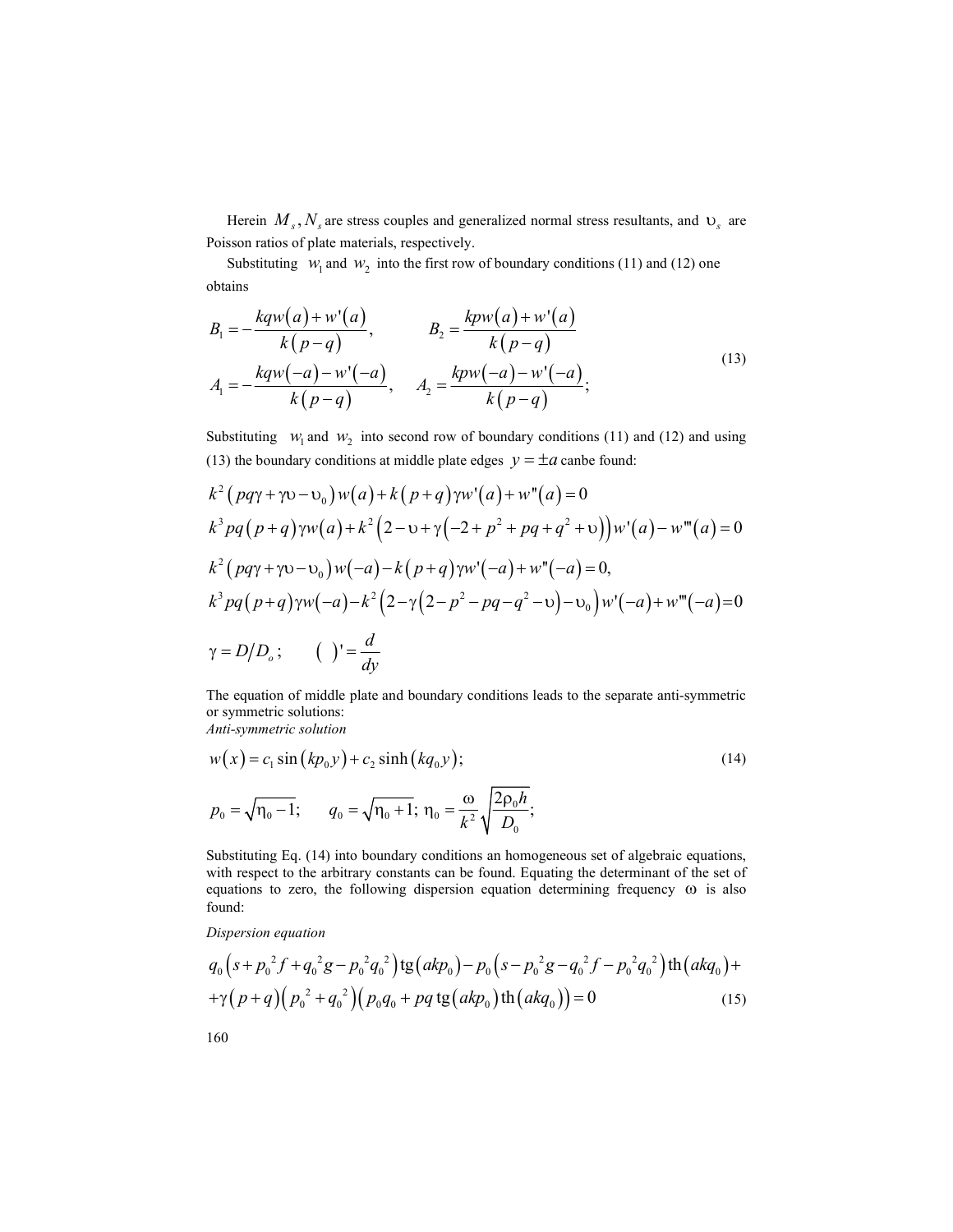By the same way we can obtain the dispersion equation for symmetric solution

$$
w(y) = c_3 \cos(kp_0y) + c_4 \cosh(kq_0y);
$$

Dispersion equation

By the same way we can obtain the dispersion equation for symmetric solution  
\n
$$
w(y) = c_3 \cos(kp_0y) + c_4 \cosh(kq_0y);
$$
\nDispersion equation  
\n
$$
q_0 (s + p_0^2 f + q_0^2 g - p_0^2 q_0^2) \text{th}(akq_0) + p_0 (s - p_0^2 g - q_0^2 f - p_0^2 q_0^2) \text{tg}(akp_0) +
$$
\n
$$
+pq(p+q)(p_0^2 + q_0^2)\gamma - p_0q_0 (p+q)(p_0^2 + q_0^2)\gamma \text{tg}(akp_0) \text{th}(akq_0) = 0 \quad (16)
$$
\nIn (15,16) the following notations are used  
\n
$$
s = -(\gamma v - v_0)(2 + \gamma(-2 + q^2 + v) - v_0) +
$$
\n
$$
+2pq\gamma(-1+\gamma-\gamma v + v_0) + p^2\gamma(q^2\gamma-\gamma v + v_0);
$$
\n
$$
f = (2 + \gamma(-2 + p^2 + pq + q^2 + v) - v_0); g = pq\gamma + \gamma v - v_0
$$
\nThe numerical analysis of dispersion equations (15,16), can provide practical recommendations. Two types of compound plate materials will be considered, namely  
\n
$$
p_0 / D_0 \ge \rho/D \text{ and } p_0 / D_0 < \rho/D.
$$

In (15,16) the following notations are used

$$
s = -(\gamma v - v_0) (2 + \gamma (-2 + q^2 + v) - v_0) +
$$
  
+2pq\gamma (-1 + \gamma - \gamma v + v\_0) + p^2\gamma (q^2\gamma - \gamma v + v\_0);  

$$
f = (2 + \gamma (-2 + p^2 + pq + q^2 + v) - v_0); g = pq\gamma + \gamma v - v_0
$$

The numerical analysis of dispersion equations (15,16), can provide practical recommendations. Two types of compound plate materials will be considered, namely  $\rho_0/D_0 \ge \rho/D$  and  $\rho_0/D_0 < \rho/D$ .

### **Conclusions**

This paper offers a detailed review of the authors' published investigations pertaining to localized magnetoelastic bending vibration of an electroconductive elastic plate, edge bending waves in orthotropic plate and isotropic strip reinforced by a rigid rib and localized vibration of cylindrical membrane shells. The authors also present new analytical results concerning bending wave localization at inclusion in infinite homogeneous plate modelled as beam or plate.

### References

- 1. Y.K. Konenkov, "A Rayleigh-type flexural wave," Acoustic Journal, 1960, Vol. 6, No. 1, pp. 122-123 (in Russian).
- 2. J. McKenna, G.D. Boyd, R.N. Thurston, "Plate theory solution for guided flexural acoustic waves along the tip of a wedge," IEEE Transactions on Sonics and Ultrasonics, 1974, Vol. 21, pp. 178-186. https://doi.org/10.1109/T-SU.1974.29812
- 3. R.N. Thurston, J. McKenna, "Flexural acoustic waves along the edge of a plate," IEEE Transactions on Sonics and Ultrasonics, 1974, Vol. 21, pp. 296–297. https://doi.org/10.1109/T-SU.1974.29830
- 4. M.V. Belubekyan, "The Problems of Plates Localized Instability," Proc. of Int. Conf. "Optimal Control, Stability and Durability Problems of Mechanical Systems. Yerevan, 1997, pp. 95-99 (in Russian).
- 5. A.Y. Ishlinskii, "On a limiting process in the theory of the stability of elastic rectangular plates," DokladyAkademiiNauk, 1954, Vol. 95, pp. 477-479 (in Russian).